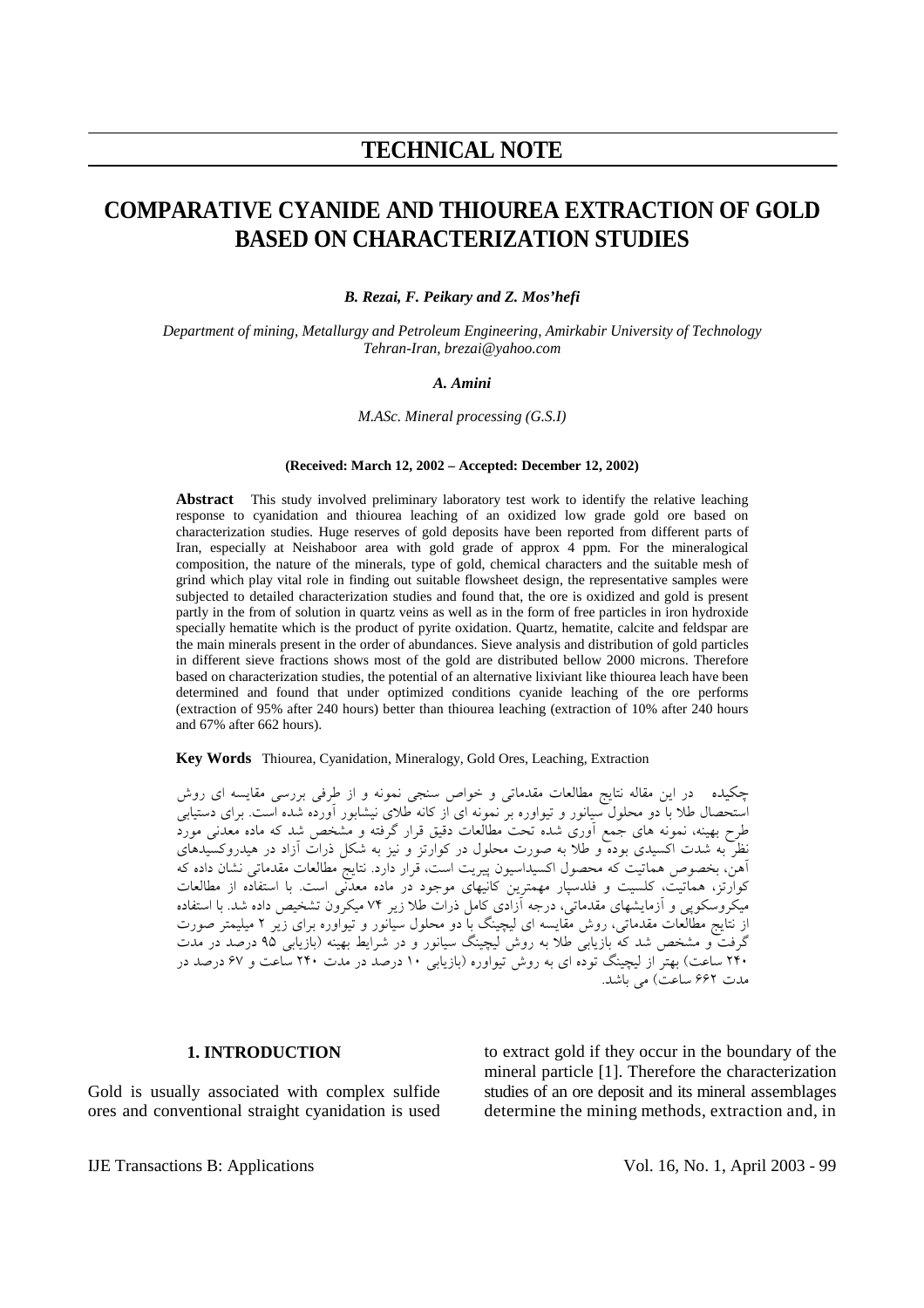| S1             | Reagent                 | Type of oxidant           | Type of Au complex in            | Optimum        |
|----------------|-------------------------|---------------------------|----------------------------------|----------------|
| No             |                         |                           | solution                         | <b>PH</b>      |
|                | Alkaline system         |                           |                                  |                |
| 1              | Cyanide                 | O <sub>2</sub>            | $Au(CN)^{-1}$                    | >10            |
| $\overline{2}$ | Ammonia cyanide         | O <sub>2</sub>            | $Au(CN)^{-2}$                    | >10            |
|                | <b>Organic Nitriles</b> |                           |                                  |                |
| 3              |                         | O <sub>2</sub>            | Au $\text{[CH(CN)2]2^{-1}$       | >7             |
|                | Calcium cyanoform       |                           |                                  |                |
| $\overline{4}$ |                         | O <sub>2</sub>            | $Au[C(CH3)3]$ <sub>2</sub>       | >10            |
|                | Neutral system          |                           |                                  |                |
|                | Thiosulfate             | O <sub>2</sub>            | Au $(S_2O_3)_2^{-3}$             | >7             |
| $\frac{2}{3}$  | Bromocyanide            | Br,CN                     | Au(CN) <sub>2</sub>              | $\overline{7}$ |
|                | <b>Bromine</b>          | Br <sub>2</sub>           | AuBr <sub>4</sub>                | 7              |
|                |                         |                           |                                  |                |
|                | Acid system             |                           |                                  |                |
|                | Chlorine                | $Cl2$<br>Fe <sup>+3</sup> | AuCl <sub>4</sub>                | $\leq$         |
| $\mathbf{2}$   | Ferric chloride         |                           | AuCl <sub>4</sub>                | $\leq$ 2       |
| 3              | Thiocyanate             | $Fe^{+3}$ , $H_2O_2$      | Au(SCN) <sub>4</sub>             | $\leq$ 3       |
| 4              | Thiourea                | $Fe^{+3}$ , $H_2O_2$      | Au $\left(CS(NH_2)_2\right)_2^+$ | $2 - 3$        |
|                |                         |                           |                                  |                |

**TABLE 1. Basic Properties of Lixiviants used for Gold Extraction [6].** 

**TABLE 2. Chemical Analysis of Gold Sample.** 

| <b>Constituents</b>            | Weight %   |
|--------------------------------|------------|
| SiO <sub>2</sub>               | 84.5       |
| Al <sub>2</sub> O <sub>3</sub> | 5.2        |
| Fe <sub>2</sub> O <sub>3</sub> | 5.0        |
| CaO                            | 0.98       |
| MgO                            | 0.16       |
| Na <sub>2</sub> O              | 0.09       |
| $K_2O$                         | 0.17       |
| Au                             | 4 ppm      |
| <b>Others</b>                  | 3.36       |
| Total                          | <b>100</b> |

particular, the performance of all beneficiation and chemical process involved in precious metals extraction. Consequently, a good understanding of the mineralogy of the matrix material (sample) is required to design or operate an extraction or optimum efficiency [2, 3,4,5].

 Cyanidation has been the standard process for gold recovery since cyanide was firstly applied as an optimum lixiviant for gold, nearly a century ago [1]. Although this method has been used commercially for the past years, there are refractory ores that are not amenable to cyanidation method. Many alternate lixiviants have been studied for extraction of gold, especially those of halogens, thiourea, thiosulfate and malononitrile, however only thiourea has found some industrial application. Table 1.shows some basic properties of lixiviants used for gold extraction [6].

 Thiourea leaching of Au and Ag was first reported by Reynolds [7] and has attracted the interest of many investigators [8,9]. Any consideration of thiourea usage must be taking into account the relative costs vis-à-vis cyanide. Thiourea consumption is at least twice that of cyanide in the best of circumstances, and costs at least four times as much. However, its main attraction could be its relative non – toxicity, its selectivity for the precious metals, specially Au, its superior kinetics and specific applicability in certain circumstances [8].

### **2. EXPERIMENTAL METHODES**

**Characterization** A part of bulk sample received, was subjected to size reduction very carefully in a jaw and followed by roll crushers in closed circuit with a single deck screen to give a crushed product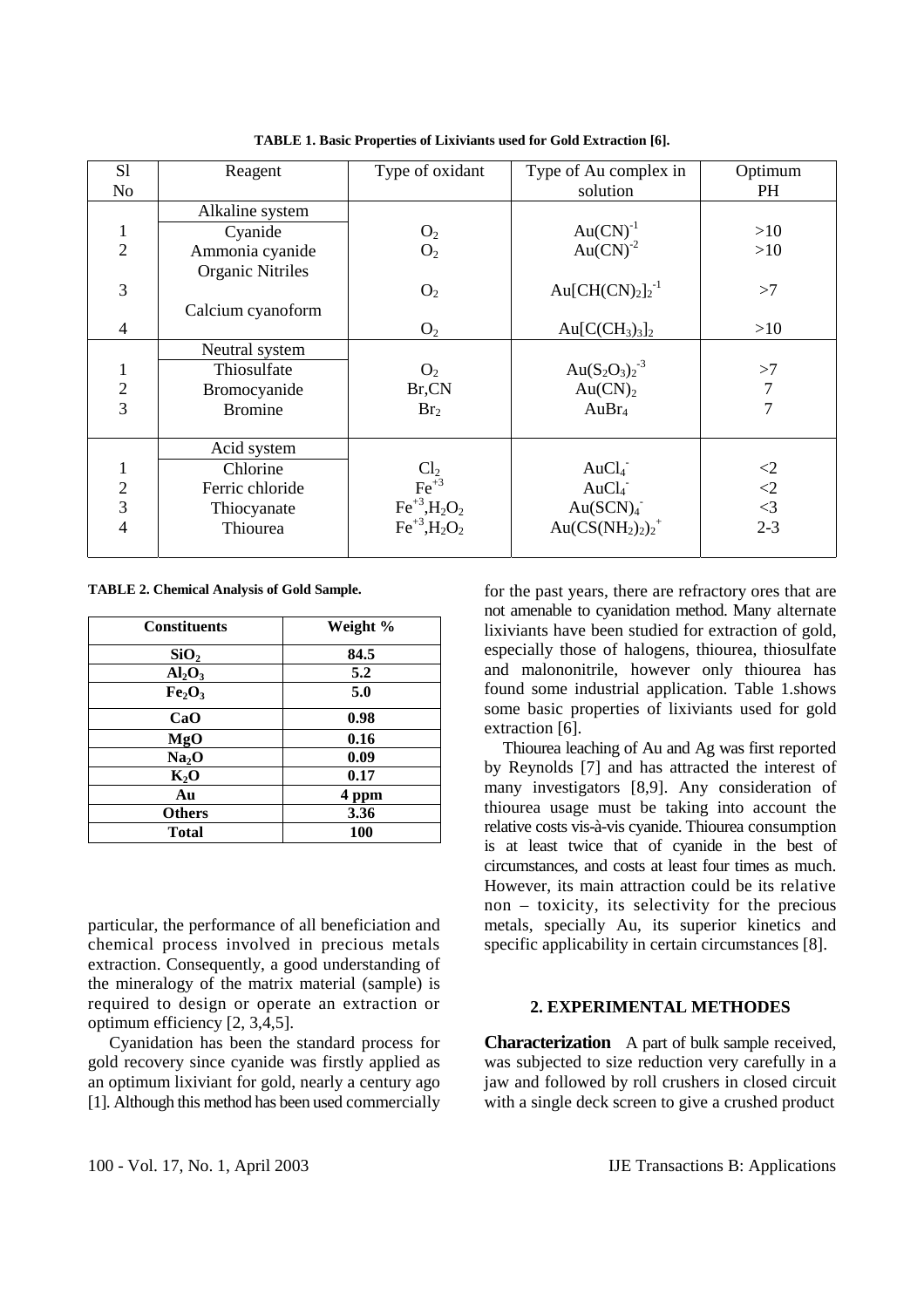| <b>Separation densities</b> |                |                      |                     | Cum.                |
|-----------------------------|----------------|----------------------|---------------------|---------------------|
| $(\text{arlom}^3)$          | M <sub>t</sub> | $C_0$ ld             | <b>Distribution</b> | <b>Distribution</b> |
| $-2.6$                      | 2.5            | $0.5 \times 10^{-4}$ | 0.34                | 0.34                |
| $2.6 - 2.7$                 | 25             | $0.5\times10^{-4}$   | 3.48                | 3.82                |
| $2.7 - 2.8$                 | 39.5           | $0.8\times10^{-4}$   | 8.80                | 12.62               |
| $2.8 - 2.9$                 | 7.5            | $3\times10^{-4}$     | 6.27                | 18.89               |
| $2.9 - 3$                   | 10             | $8\times10^{-4}$     | 22.29               | 41.18               |
| $3 - 3.1$                   | 7.5            | $10\times10^{-4}$    | 20.90               | 62.08               |
| $+3.1$                      | 8              | $17\times10^{-4}$    | 37.92               | 100                 |
| total                       | 100            | $3.588\times10^{-4}$ | 100                 |                     |

**TABLE 3. Sink and Float Tests on Different Size Fractions.** 



**Figure 1**. Microphotograph of large particles of quartz with small crystals of quartz and feldspar( $\overline{X}$  20 $\times$  12.5 ppl).



**Figure 3**. Microphotograph which seems to be of gold particle  $(110 \times 70 \mu)$  in iron oxides (brown coloure),  $(X 20 \times 12.5$  ppl).



**Figure 2**. Microphotograph of Boxwork structure of pyrite subjected to oxidation process  $(X 20 \times 12.5$  ppl).

of -6 mesh (ASTM) fraction. The sampling techniques like Jones riffles and coning and quartering methods adopted and representative samples prepared for further studies. Table 2 shows the results of chemical analysis. The mineralogical analysis and modal percentage of grain size of the constituent minerals is also shown graphically in Figures 1, 2 and 3. The results show that, the ore is may be oxidized and gold is present partly in the form of solution in quartz veins as well as in the form of some free particles in iron hydroxides specially, hematite which is the product of pyrite oxidation. Figure 4 shows the results of size fraction analysis and distribution of gold particles in different sieve fractions. The results of sink and float tests is also

IJE Transactions B: Applications Vol. 16, No. 1, April 2003 - 101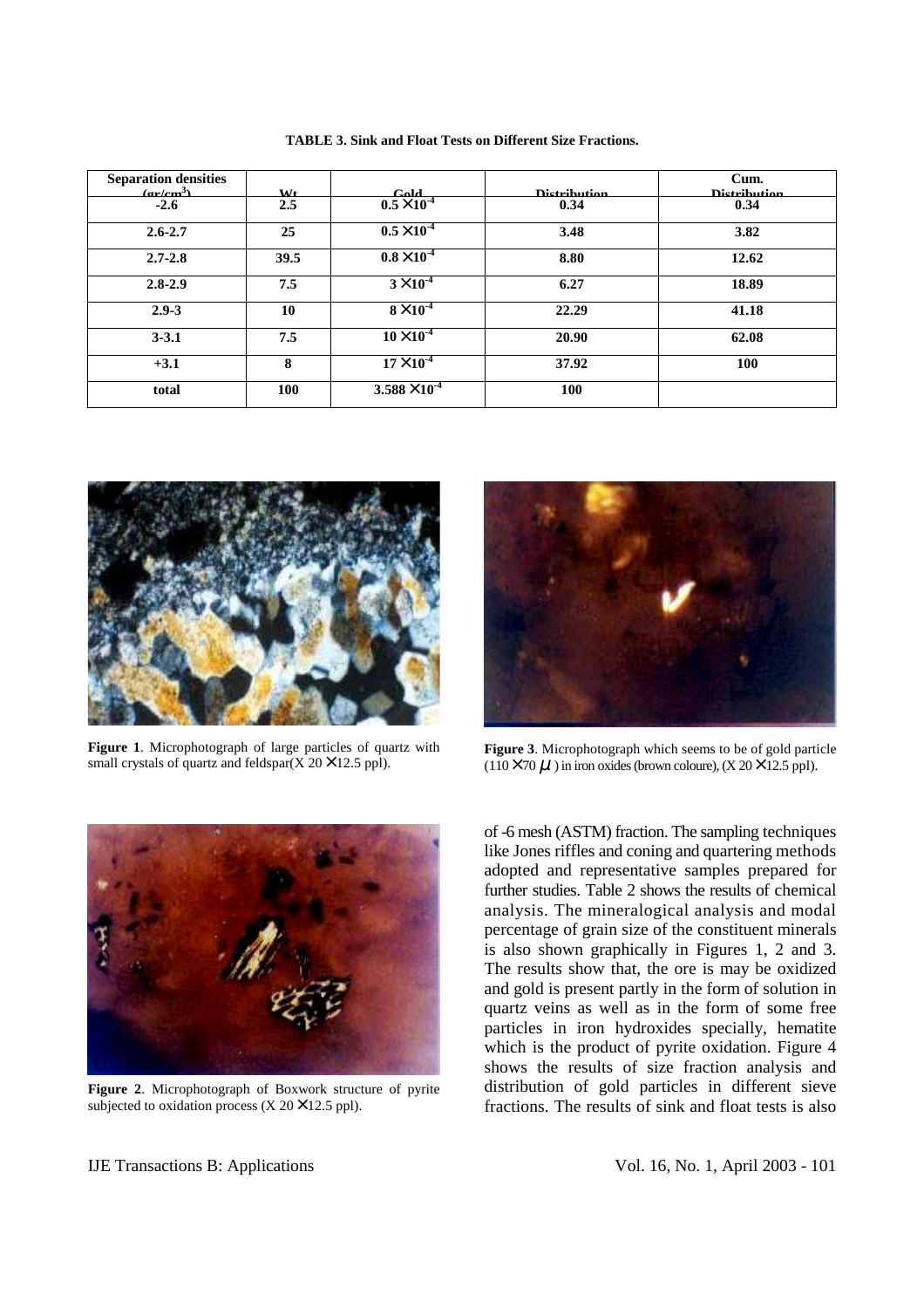

**Figure 4**. Distribution of gold particles in different sieve fractions.



**Figure 5**. Conditions of optimized results obtained using cyanide reagent.

shown in Table 3.The microscopic studies shows that though some of the particles are bellow 74 microns but most of the gold particles are distributed in the sizes 500 to 2000 microns (Figure 4 and Table 3).

**Leaching Experiments** Sodium cyanide, lime,  $H_2O_2$ , thiourea, ferric sulphate and sulfuric acid were all chemicals of reagent grade and the liquid media was distilled water. Before starting the leaching tests, a standard twenty four hour cyanidation and thiourea leaching were carried out in a reactor stirred at 200 rpm. Leaching was carried out with 1 kg of ore grined to -74 microns (liberation size), using oxidizing agent 1.5kg/t 1 kg/t NaCN with and run for 24 hours at pH 11 percent solid by weight was 35. The thiourea leaching was carried out



**Figure 6**. Conditions of optimized results using thiourea.

with 20kg/t reagent and ferric sulphate (10 kg/t) and sulphuric acid to ensure an operating pH range of 1.5-2 for 24 hours. All pregnant solutions were assayed by conventional atomic absorption spectrophotometry while the residues were fire – assayed. The results indicate that thiourea leaching performs (96.5% extraction at 16 hours) better than (96% extraction at 24 hours) cyanidation.

**Leaching** The gold leaching cells were made of glass and plastic, with a 10 litre capacity at room temperature. The tests were made with ore crushed carefully to -2000 microns at the pH of desired level. Then the cyanide and thiourea were added along with oxidizing agents. Number of parameters like concentration of reagent, pH, and oxidizing agent and particle size varied separately. A 25mlleached liquid were removed with a pipette at every one hours for a period of one week to investigate the constant level of pH and consumption of reagents. The same amount were pipette every three days for a month and at the end of the tests. The residues after a month were repulped and washed carefully for number of times. All pregnant solutions were assayed by conventional atomic absorption spectrophotometry while the residues were fireassayed. The optimized results were obtained are shown in Table 4 and 5 and illustrated graphically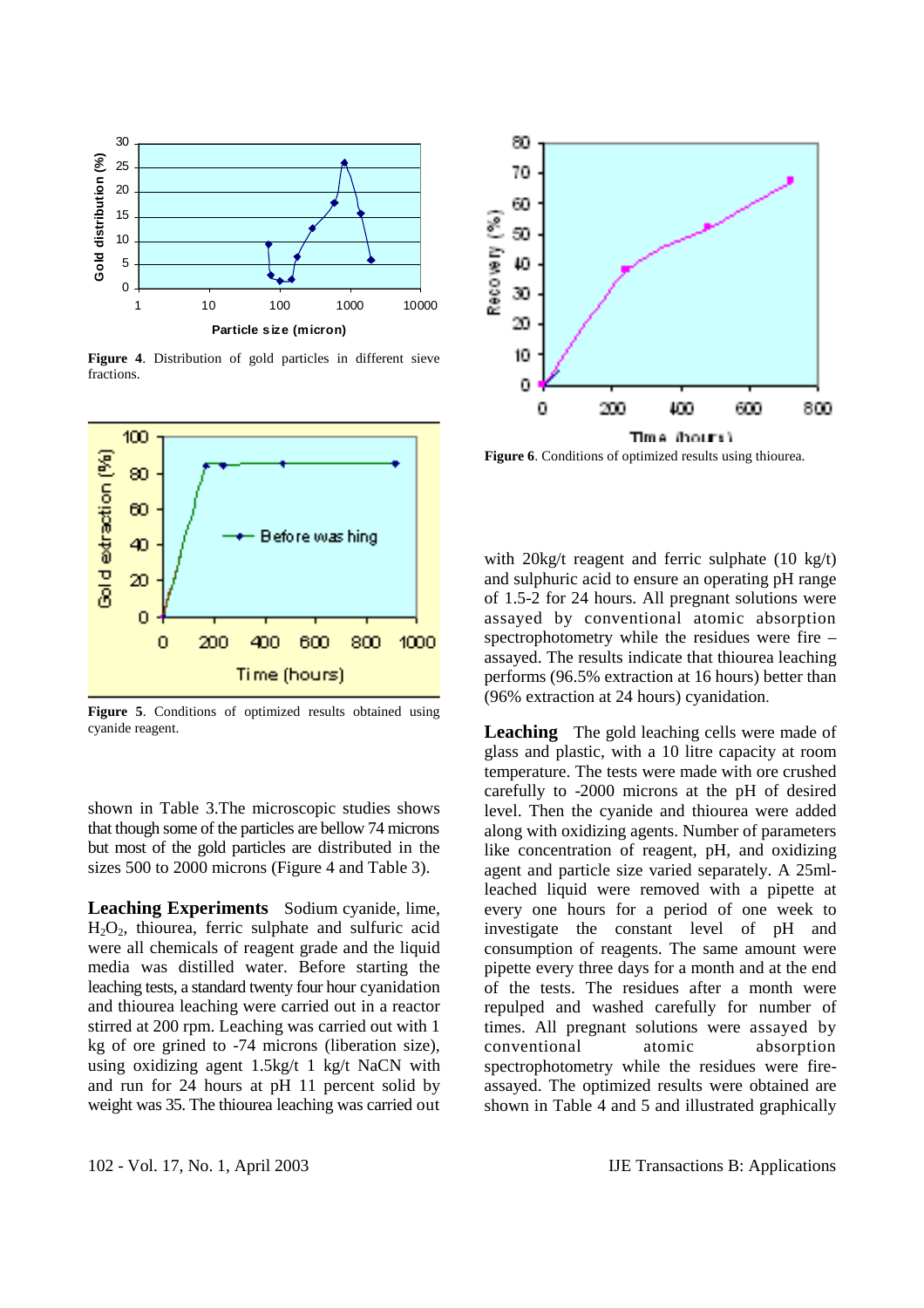| Recovery<br>after washing<br>$(\%)$                               | Recovery<br>$(\% )$  | KMnO <sub>4</sub><br>(kg/t) | pH                   | Size of the<br>particle<br>(mm) | <b>NaCN</b><br>(kg/t)    | Leaching time<br>(hours) |
|-------------------------------------------------------------------|----------------------|-----------------------------|----------------------|---------------------------------|--------------------------|--------------------------|
| -<br>$\overline{\phantom{a}}$<br>$\overline{\phantom{a}}$<br>95.2 | 83.7<br>84.6<br>84.8 | 1.5<br>1.5<br>1.5<br>1.5    | 11<br>11<br>11<br>11 | $-2$<br>$-2$<br>$-2$<br>$-2$    | 0.8<br>0.8<br>0.8<br>0.8 | 168<br>236<br>472<br>914 |

**TABLE 4. Optimized Results Obtained Using Cyanide Reagent.** 

**TABLE 5. Optimized Results Obtained With Thiourea.** 

| Recovery<br>After washing<br>$(\%)$ | Recovery<br>$(\%)$ | Ferric sulphate<br>(kg/t) | pH | Thiourea<br>(kg/t) | Leaching<br>Time<br>(hours) |
|-------------------------------------|--------------------|---------------------------|----|--------------------|-----------------------------|
|                                     |                    | 10                        |    | 20                 |                             |
|                                     | 25.6               | 10                        |    | 20                 | 240                         |
|                                     | 40.4               | 10                        |    | 20                 | 480                         |
| 67.6                                | 55.2               | 10                        |    | 20                 | 720                         |

in Figures 5 and 6.

#### **3. RESULTS AND DISCUSSION**

Table 2 presents high percentage of  $SiO<sub>2</sub>$  and petrographic investigation (Figure 1) confirms that quartz is the main gangue mineral, in which the gold particles present partially in the form of solution. However some gold particles may also present as inclusions in hematite (Figure 3), which is the product of pyrite oxidation (Figure 2). This investigation shows that the ore is not refractory in nature but it may be in the free state and the situation of tectonic criteria, converted the zones in to crushed product, thus made the ore amenable to heap leaching. Figure 4 and Table 5 clearly shows that. Most of the gold particles are distributed in the size ranges of 500 to 2000 microns and it is somehow supplemented with the petrographic studies. Figure 5 and 6 shows that thiourea gave a low yield in comparison to cyanidation. The tests showed that the best conditions resulted in a gold extraction rate of 67% after a month and thiourea consumption of 20 kg/t. The main reason for this poor performance was related to size of the particle (-2000  $\mu$ ), which is not suitable for such leaching rather than agitation leaching using finer sizes  $(-74 \mu)$ , which performs better results. The experimental approach used in this part of project differs from that of a previous publication [8].

An examination of Figure  $\overline{5}$  indicates that, in an experimental approach at low cyanide content, the leaching kinetics are really better than in thiourea leaching. The experimental approach used in this part is in agreement with other investigators [2, 8]. In fact, an average of a month of processing was required to reach the gold extraction to the tune of half of the amount that obtained by cyanidation.

#### **4. CONCLUSIONS**

The authors have drawn the following conclusions: